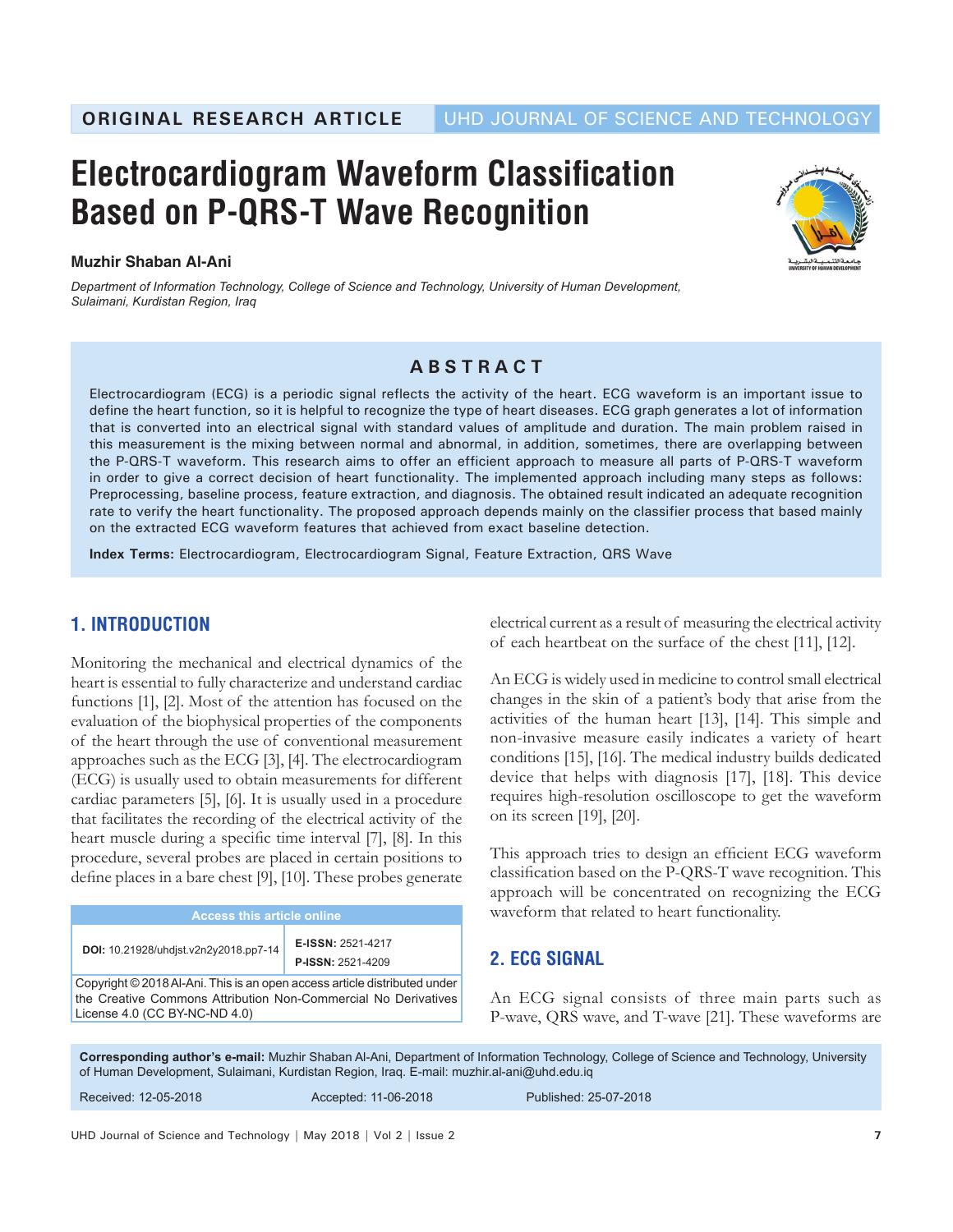corresponding to the electrical activities of various parts of the human heart [22]. During the analysis of the ECG signal, the data includes the positions or magnitudes of the QRS, PR, QT and ST intervals, PR and ST segments, and so on [23]. ECG waveform can be divided into the following parts (Fig. 1) [24]:

- The P-wave is a small deflection wave that represents atrial depolarization [25].
- The PR interval is the time between the first deflection of the P-wave and the first deflection of the QRS complex [26].
- The three waves of the QRS complex represent ventricular depolarization [27].
	- The small Q-waves correspond to depolarization of the interventricular septum.
	- The R-wave reflects depolarization of the main mass of the ventricles.
	- The S-wave signifies the final depolarization of the ventricles
- The ST segment is the time between the end of the QRS complex and the start of the T-wave [28]. It reflects the period of zero potential between ventricular depolarization and repolarization [29].

The T-waves represent ventricular repolarization [30]. The normal ECG waveform contains many standard signals P, R, Q, and T waves [31], [32]. The amplitudes of these signals are shown in Table 1 [33]. In addition, these waves have duration time as shown in Table 2 [34].

# **3. LITERATURE REVIEW**

Many literatures are published related to the subject recognition of ECG waveform. Below some of these updated works:

AlMahamdy *et al*. described the ECG as an important tool for measuring health and disease detection. Due to many sources of noise, this signal must be eliminated and presented in a clear waveform. The noise sources can be the interference of the electric line, the external electromagnetic fields, the random corporal movements, or the breathing. This research implemented five common noise elimination methods and applied to real ECG signals contaminated by different noise levels. These algorithms are as follows: Discrete wavelet transformation (universal and local threshold), adaptive filters (LMS and RLS), and Savitzky–Golay filtering. Its noise elimination performance was implemented, compared, and analyzed using Matlab environment [35].



**Fig. 1.** Electrocardiogram wave.

**TABLE 1**

| 1751-LE<br><b>Amplitude of waves of normal ECG</b> |                 |  |
|----------------------------------------------------|-----------------|--|
| Wave type                                          | Amplitude       |  |
| P-wave                                             | $0.25$ mV       |  |
| R-wave                                             | $16 \text{ mV}$ |  |
| Q-wave                                             | 25% of R wave   |  |
| T-wave                                             | $0.1 - 0.5$ mV  |  |

ECG: Electrocardiogram

| <b>TABLE 2</b> |                                      |  |
|----------------|--------------------------------------|--|
|                | <b>Timing values of waves of ECG</b> |  |
|                |                                      |  |

| Wave interval | Amplitude       |
|---------------|-----------------|
| PR wave       | $0.12 - 0.2$ s  |
| OT wave       | $0.35 - 0.44$ s |
| ST wave       | $0.05 - 0.15$ s |
| P-wave        | $0.11$ s        |
|               |                 |

ECG: Electrocardiogram

Yapici *et al*. (2015) proposed electrode by immersing a nylon fabric in a reduced graphene oxide solution, followed by a subsequent heat treatment to allow the conformal coating of conductive graphene layers around the fabric. The application of the electrode has been demonstrated by successful measurements of the ECG. The performance of the textile-based electrodes was compared with conventional silver/silver chloride (Ag/AgCl) electrodes in terms of cutaneous electrode impedance, ECG signal quality, and noise levels. An excellent compliance and a 97% cross-correlation were obtained between the measured signals with the new graphene-coated textile electrodes and the conventional electrodes [36].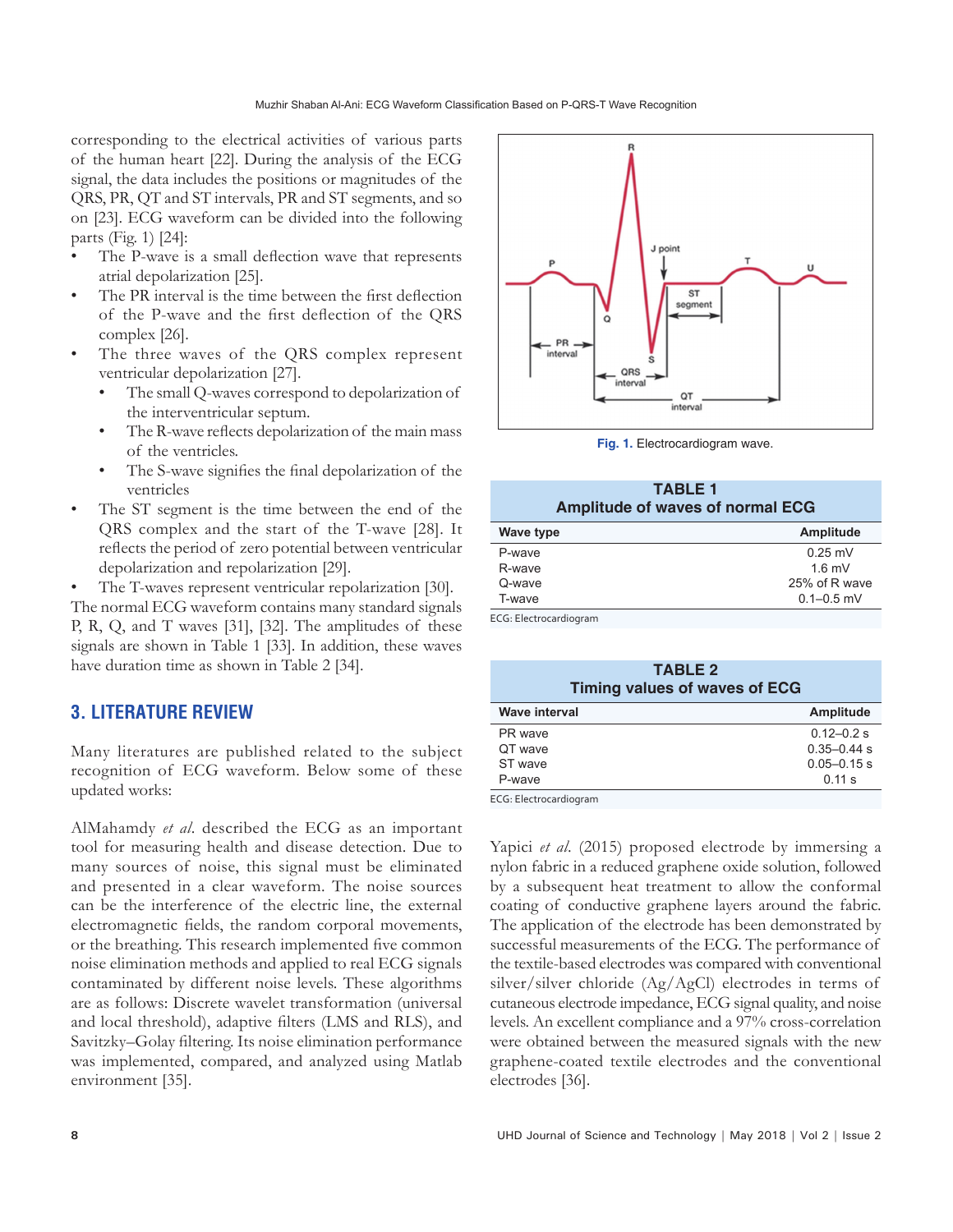Wang *et al*. designed an ECG noise elimination method based on adaptive Fourier decomposition (AFD). The AFD decomposes a signal according to its energy distribution, which makes this algorithm capable of separating the pure ECG signal and noise with overlapping frequency ranges but different energy distributions. A stopping criterion for the iterative decomposition process in the AFD is calculated based on the estimated signal-to-noise ratio of the noisy signal. The proposed AFD method is validated with the synthetic ECG signal using an ECG model, as well as the actual ECG signals from the MIT-BIH arrhythmia database with additive white Gaussian noise. Results of the simulation of the proposed method showed a better performance in QRS detection and noising compared to the main ECG schemes of noise elimination based on the wavelet transform, transform the empirical mode of Stockwell decomposition, and empirical decomposition mode [37].

Zou *et al.* (2017) performed a method to detect the entire QRS complex and eliminates noise between two QRS complexes while recovering the P and T waves. As verified in the simulated noise ECG signal tests, the QRSMR outputs with severely contaminated ECG signals have an increase in the correlation with its original cleaning signals from 40% to almost 80%, demonstrating the improved QRSMR noise elimination capability. In addition, in the tests of the real ECG signals measured in volunteers with a flexible ECG control device developed at Fudan University, QRSMR is able to recover P and T waves from the contaminated signal, which shows its improved performance in the reduction of artifacts comparing with the adaptive filtering method and other methods based only on empirical decomposition [38].

Yu *et al.* introduced a method called peak-to-peak entropy, the entropy of the R-R interval, correlation coefficient, and heart rate (PRCH) for automatic identification. This method defines four types of characteristics, which include the amplitude, the instantaneous heart rate (HR), the morphology, and the average HR, to characterize a signal and determine certain decision parameters through automatic learning. Experiments and comparisons were given with the other three existing methods. Taking the F1 metric for the evaluation, it showed that the proposed PRCH method has the highest accuracy of identification and generalization capacity [39].

Most of the ECG waveform recognition methods are concentrated statistical measures. This approach will be concentrated on recognizing the ECG waveform through a correct measure of the baseline detection that can be

UHD Journal of Science and Technology | May 2018 | Vol 2 | Issue 2 **9**

considered as cross detection approach compared with the amplitude of ECG waveform.

## **4. IMPLEMENTED APPROACH**

The methodology of this research can be concentrated on the design and implementation of the procedure steps to achieve the overall approach. The first step is preparing ECG data with different types to be ready for the system implementation. The implemented approach for ECG signal classification passed into four main steps as follows (Fig. 2): Preprocessing, baseline process, feature extraction, and diagnosis.

#### **4.1. Preprocessing**

This is an important step that covers the following: Selecting the ECG region of interest, converting ECG image into grayscale, converting ECG image into binary image, noise reduction, and ECG thinning.

- ECG region of interest, in which determine the rectangular with both vertical and horizontal directions to restrict ECG waveform.
- Converting ECG image into grayscale, in which converting the color ECG image into grayscale image in order to avoid the interference of colors.
- Converting ECG image into binary image, in which converting ECG image into black and white (ECG waveform is black, and the background is white) depending on a certain threshold.
- Noise reduction, in which remove the unwanted noise as possible in order to achieve the real ECG waveform. This operation is implemented through a simple median filter.
- Thinning process, in which is implemented in order to eliminate the redundant unwanted data. This process



**Fig. 2.** Implemented approach for electrocardiogram.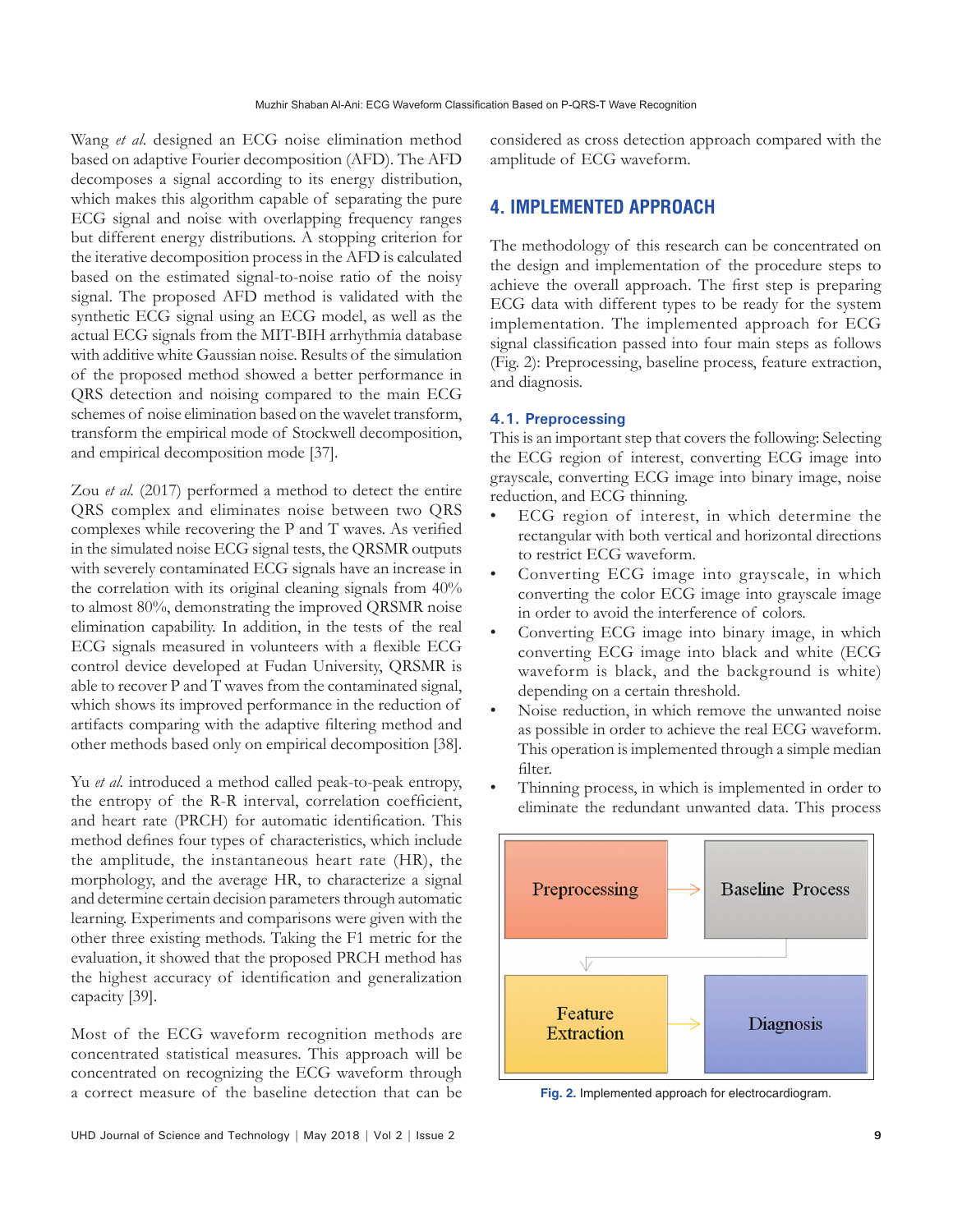is performed through convolution process of ECG waveform image with the mask.

#### **4.2. Baseline Process**

The baseline voltage of the ECG waveform is known as the isoelectric line. This process can be implemented through two steps as follows:

- Baseline detection, in which the baseline is detected depending on the horizontal line that contains more than the number of black points in ECG image. Then, draw the baseline in another color in order to distinct it from ECG waveform.
- Baseline adjustment, in which baseline is modified and connect the waves. The baseline adjustment divide waveform image into blocks and compare each block with the baseline to make a decision for shift up or shift down or keep it on the baseline.

#### **4.3. Feature Extraction**

This process deals with the extraction of features from ECG waveform. This step aims to find the smallest set of features that enable acceptable diagnosis rate to be achieved. Calculating the width and height of each rectangular established on the baseline in order to match these values to ECG waveform that indicated the values of PQRST.

Calculate ECG regular or irregular rhythm that indicated the HR by the help of human expert.The regular rhythms can be quickly determined by counting the number of large graph boxes between two R-waves that number is divided into 300 to calculate beats per minute.

#### **4.4. Diagnosis**

This process depends directly on the human experts (doctors) whom have the knowledge in order to help the user to take a decision. The implemented diagnosis process depends on the expert knowledge collected from doctors to identify the disease according to the obtained ECG data. The implemented diagnosis process is performed through applying four steps as follows: ECG waveform as an input, factors observed from doctors expertise about ECG waveform characteristics, designed model comparing the received data, and the ECG database that contains the ECG waveform characteristics.

## **5. IMPLEMENTATION AND DISCUSSION**

The implemented approach for ECG waveform classification passed into four main steps as follows: Preprocessing, baseline process, feature extraction, and diagnosis, in addition, each step divided into other substeps. This section will demonstrate the shape and effect of each step on the ECG waveform. The implementation of this approach is done by programming Matlab package version 2016.

Preprocessing step starts with ECG region of interest, converting ECG image into grayscale, and converting ECG image into binary image; these are covered in Fig. 3.

In general, ECG waveform has different type of noise, which may affect the shape of the waveform. Median filter is applied in this case to eliminate the noise as possible this waveform is illustrated in Fig. 4.

ECG waveform may have some thickness according to the output device. The thinning process is performed through skeleton operation in which eliminates the redundant of data as shown in Fig. 5.

The baseline voltage of the ECG is the continuous part of the T-wave tracing and preceding to the next P-wave. This baseline level detection is required because ECG amplitude at different locations in the beat is measured relative to this level. The output of this process is shown in Fig. 6.

Modify the baseline and connecting wave is performs by waving. This process divided the image into blocks and each block compares it with the baseline in order to generate the blocks as shown in Fig. 7.

Detecting the type of wave begins by calculating the maximum peak height of the waveform. The maximum top amplitude value referred to R-wave. Any detecting of R-wave leading to calculate the Q-wave that placed before R-wave. This operation is illustrated in Fig. 8.

After detecting of waveform, starts the drawing stage to create rectangle around each waveform in the image. This waveform is illustrated in Fig. 9.

The decision step start after ending all above steps, in this step, compares the obtained waveform with the stored ECG data. Fig. 10 indicated that the tested ECG waveform having sinus normal Rhythm.

Three types of heart diseases are tested using this approach in order to evaluate the matching rate. Fig. 11 shown ECG signal having sinus tachycardia heart that was recognized correctly.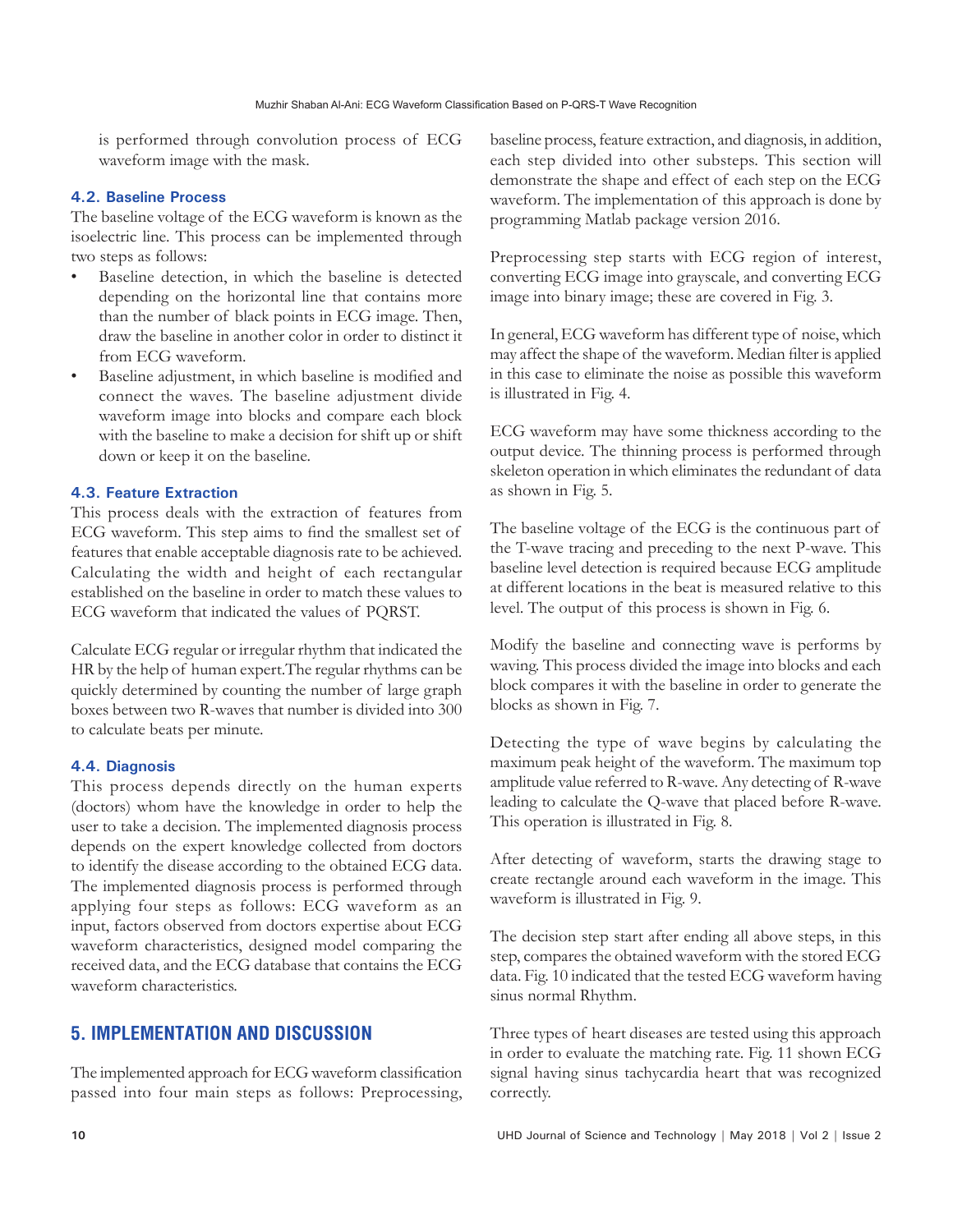

**Fig. 3.** Electrocardiogram gray scale binary image.



**Fig. 4.** Electrocardiogram noise removal.



**Fig. 5.** Electrocardiogram thinning.



**Fig. 6.** Electrocardiogram baseline detection



**Fig. 7.** Electrocardiogram baseline adjustment.



**Fig. 8.** Electrocardiogram crossing detecting

Another test implemented for ECG waveform that having sinus bradycardia heart as shown in Fig. 12, and it was matched correctly.

Last test implemented for ECG waveform that having sinus arrhythmia heart as shown in Fig. 13, and it was matched correctly.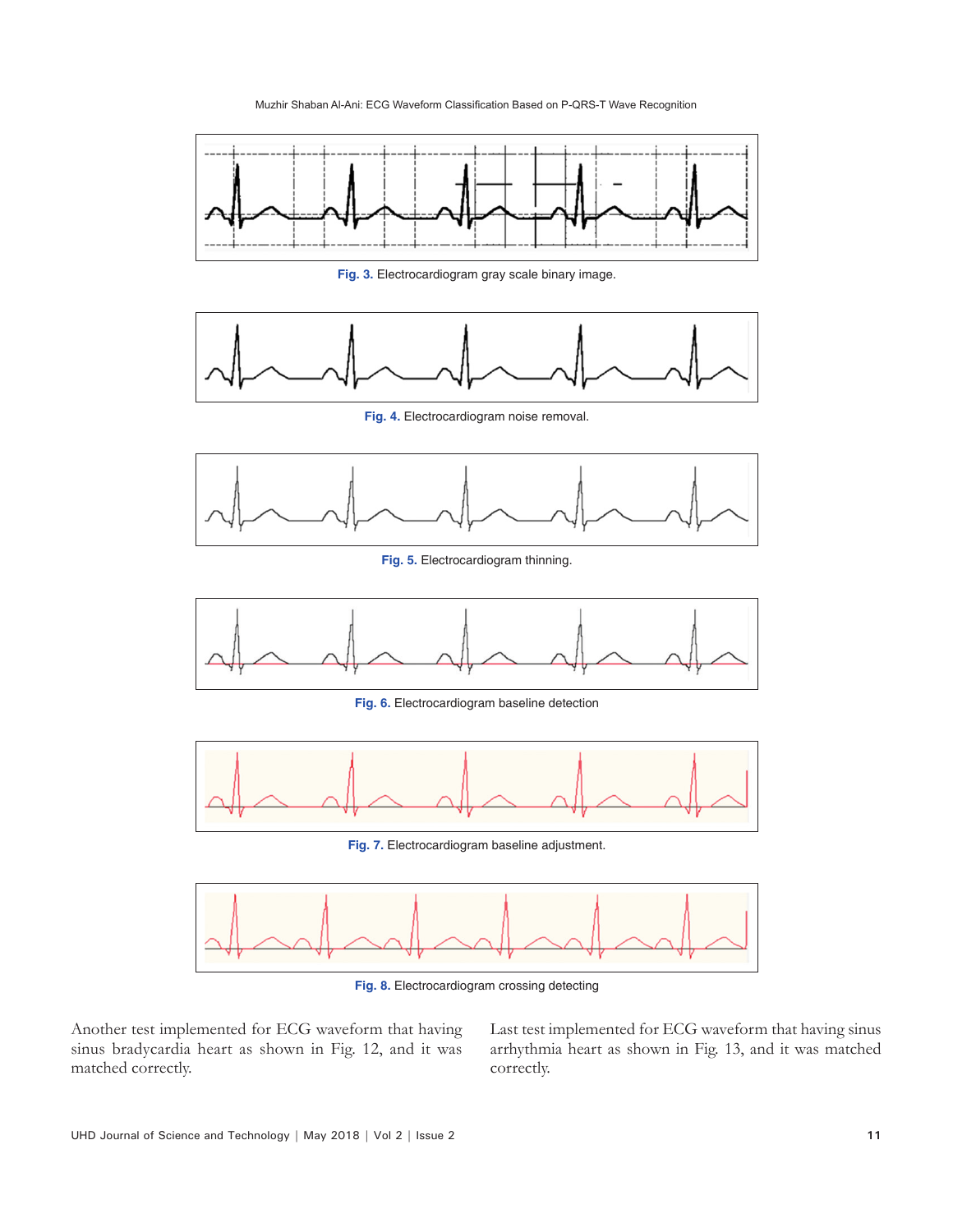

**Fig. 9.** Electrocardiogram drawing blocks.



**Fig. 10.** Normal electrocardiogram diagnosis.



**Fig. 11.** Electrocardiogram sinus tachycardia



**Fig. 12.** Electrocardiogram sinus bradycardia.



**Fig. 13.** Electrocardiogram sinus arrhythmia

# **6. CONCLUSIONS**

ECG waveform gives very important information about heart diseases patients. Combing the ECG experts for both doctors and users expert in order to generate an efficient approach used for ECG waveform analysis and diagnosis. This research provides support for medical diagnosis based on the ECG information retrieved from the patients. In order to recognize the ECG waveform, it passed through many steps such as follows; Preprocessing, baseline process, feature extraction, and diagnosis. The obtained result indicated a good recognition for detection all parts of P-QRS-T waveform. All the tested ECG waveform such as; sinus

normal rhythm, sinus tachycardia, sinus bradycardia, and sinus arrhythmia are high accuracy matched. This approach can be applied in clinical center to help the ECG reader to take a correct decision. The main finding in this research is through applying a simple method of baseline detection in which a comparison of ECG waveform amplitude values can be achieved and measure correctly.

## **REFERENCES**

[1] M.S. Al-Ani and A.S. Abdulbaqi. "The role of m-healthcare and its impact on healthcare environment". *International Journal of Business and ICT,* vol. 2, no. 3-4, Dec. 2016.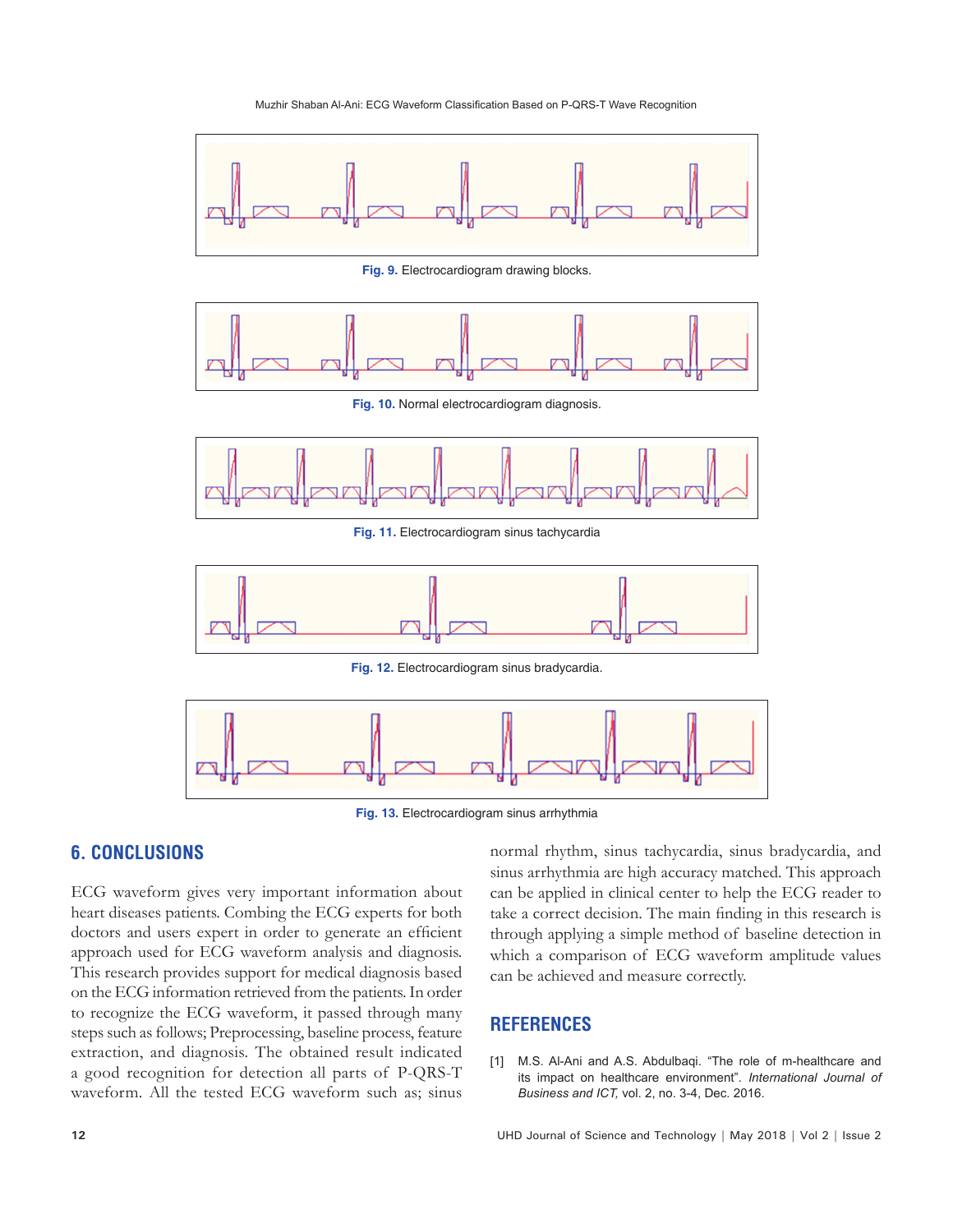- [2] M.S. Al-Ani. "Efficient architecture for digital image processing based on EPLD". *IOSR Journal of Electrical and Electronics Engineering (IOSR-JEEE),* vol. 12, no. 6, pp. 1-7, 2017.
- [3] S.K. Berkaya, A.K. Uysal, E.S. Gunal, S. Ergin and M.B. Gulmezoglu. A survey on ECG analysis. *Biomedical Signal Processing and Control,* vol. 43, pp. 216-235, May. 2018.
- [4] H. Sharma and K.K. Sharma. ECG-derived respiration using Hermite expansion. *Biomedical Signal Processing and Control*, vol. 39, pp. 312-326, Jan. 2018.
- [5] R.L. Lux. Basis and ECG measurement of global ventricular repolarization. *Journal of Electrocardiology*, vol. 50, no. 6, pp. 792- 797, Dec. 2017.
- [6] L. Mesin. Heartbeat monitoring from adaptively down-sampled electrocardiogram. *Computers in Biology and Medicine*, vol. 84, 217-225, May. 2017.
- [7] D. Poulikakos and M. Malik. Challenges of ECG monitoring and ECG interpretation in dialysis units. *Journal of Electrocardiology,* vol. 49, no. 6, pp. 855-859, Dec. 2016.
- [8] G. Zhang, T. Wu, Z. Wan, Z. Song and F. Chen. A new method to detect ventricular fibrillation from CPR artifact-corrupted ECG based on the ECG alone. *Biomedical Signal Processing and Control*, vol. 29, pp. 67-75, Aug. 2016.
- [9] P.W. Macfarlane, S.M. Lloyd, D. Singh, S. Hamde and V. Kumar. Normal limits of the electrocardiogram in Indians. *Journal of Electrocardiology,* vol. 48, no. 4, pp. 652-668, Aug. 2015.
- [10] F. Gargiulo, A. Fratini, M. Sansone and C. Sansone. Subject identification via ECG fiducial-based systems: Influence of the type of QT interval correction. *Computer Methods and Programs in Biomedicine*, vol. 121, no. 3, pp. 127-136, Oct. 2015.
- [11] M. R. Homaeinezhad, M.E. Moshiri-Nejad and H. Naseri. A correlation analysis-based detection and delineation of ECG characteristic events using template waveforms extracted by ensemble averaging of clustered heart cycles. *Computers in Biology and Medicine*, vol. 44, pp. 66-75, Jan. 2014.
- [12] R.J. Martis, U.R. Acharya and H. Adeli. Current methods in electrocardiogram characterization. *Computers in Biology and Medicine*, vol. 48, pp. 133-149, May. 2014.
- [13] M.S. Al-Ani and A.A. Rawi. "ECG beat diagnosis approach for ECG printout based on expert system". *International Journal of Emerging Technology and Advanced Engineering,* vol. 3, no. 4, Apr. 2013.
- [14] K.N.V.P.S. Rajesh and R. Dhuli. Classification of imbalanced ECG beats using re-sampling techniques and Ada boost ensemble classifier. *Biomedical Signal Processing and Control*, vol. 41, pp. 242-254, Mar. 2018.
- [15] M.S. Al-Ani and K.M.A. Alheeti. "Precision statistical analysis of images based on brightness distribution". *Advances in Science, Technology and Engineering Systems Journal,* vol. 2, no. 4, 99- 104, 2017.
- [16] A.K. Dohare, V. Kumar and R. Kumar. Detection of myocardial infarction in 12 lead ECG using support vector machine. *Applied Soft Computing*, vol. 64, pp. 138-147, Mar. 2018.
- [17] X. Dong, C. Wang and W. Si. ECG beat classification via deterministic learning. *Neurocomputing,* vol. 240, pp. 1-12, May. 2017.
- [18] P. Xiong, H. Wang, M. Liu, S. Zhou and X. Liu. ECG signal enhancement based on improved denoising auto-encoder. *Engineering Applications of Artificial Intelligence,* vol. 52, pp. 194- 202, Jun. 2016.
- [19] C.G. Raj, V.S. Harsha, B.S. Gowthami and R. Sunitha. Virtual instrumentation based fetal ECG extraction. *Procedia Computer Science*, vol. 70, pp. 289-295, 2015.
- [20] A. Ebrahimzadeh, B. Shakiba and A. Khazaee. Detection of electrocardiogram signals using an efficient method. *Applied Soft Computing,* vol. 22, pp. 108-117, Sep. 2014.
- [21] M.S. Al-Ani and A.A. Rawi. "A rule-based expert system for automated ECG diagnosis". *International Journal of Advances in Engineering and Technology (IJAET),* vol. 6, no. 4, pp. 1480-1493, 2013.
- [22] M.S. Al-Ani. Study the characteristics of finite impulse response filter based on modified Kaiser window. *UHD Journal of Science and Technology,* vol. 1, no. 2, pp. 1-6, Aug. 2017.
- [23] K.K. Patro and P.R. Kumar. Effective feature extraction of ECG for biometric application. *Procedia Computer Science,* vol. 115, pp. 296-306, 2017.
- [24] R.E. Gregg, S.H. Zhou and A.M. Dubin. Automated detection of ventriculr pre-excitation in pediatric 12-lead ECG. *Journal of Electrocardiology,* vol. 49, no. 1, pp. 37-41, Jan. 2016.
- [25] S. Yazdani and J.M. Vesin. Extraction of QRS fiducial points from the ECG using adaptive mathematical morphology. *Digital Signal Processing,* vol. 56, 100-109, Sep. 2016.
- [26] A. R. Verma and Y. Singh. Adaptive tunable notch filter for ECG signal enhancement. *Procedia Computer Science*, vol. 57, pp. 332- 337, 2015.
- [27] R. Rodríguez, A. Mexicano, J. Bila, S. Cervantes and R. Ponce. Feature extraction of electrocardiogram signals by applying adaptive threshold and principal component analysis. *Journal of Applied Research and Technology,* vol. 13, no. 2, pp. 261-269, Apr. 2015.
- [28] R. Salas-Boni, Y. Bai, P.R.E. Harris, B.J. Drew and X. Hu. False ventricular tachycardia alarm suppression in the ICU based on the discrete wavelet transform in the ECG signal. *Journal of Electrocardiology*, vol. 47, no. 6, pp. 775-780, Dec. 2014.
- [29] A. Awal, S.S. Mostafa, M. Ahmad and M.A. Rashid. An adaptive level dependent wavelet thresholding for ECG denoising. *Biocybernetics and Biomedical Engineering,* vol. 34, no. 4, pp. 238- 249. 2014.
- [30] S.S. Al-Zaiti, J.A. Fallavollita, Y.W.B. Wu, M.R. Tomita and M.G. Carey. Electrocardiogram-based predictors of clinical outcomes: Ameta-analysis of the prognostic value of ventricular repolarization. *Heart and Lung: The Journal of Acute and Critical Care,* vol. 43, no. 6, pp. 516-526, Dec. 2014.
- [31] A. Cipriani, G. D'Amico, G. Brunello, M.P. Marra and A. Zorzi. The electrocardiographic "triangular QRS-ST-T waveform" pattern in patients with ST-segment elevation myocardial infarction: Incidence, pathophysiology and clinical implications. *Journal of Electrocardiology,* vol. 51, no. 1, pp. 8-14, Jan. 2018.
- [32] S. Kota, C. B. Swisher, T. Al-Shargabi, N. Andescavage and R. B. Govindan Identification of QRS complex in non-stationary electrocardiogram of sick infants. *Computers in Biology and Medicine*, vol. 87, pp. 211-216, Aug. 2017.
- [33] P.R.E. Harris. The normal electrocardiogram: Resting 12-lead and electrocardiogram monitoring in the hospital. *Critical Care Nursing Clinics of North America,* vol. 28, no. 3, pp. 281-296, Sep. 2016.
- [34] D. Saini, A.F. Grober, D. Hadley and V. Froelicher. Normal computerized Q wave measurements in healthy young athletes. *Journal of Electrocardiology,* vol. 50, no. 3, pp. 316-322, May-Jun. 2017.
- [35] M. AlMahamdy and H.B. Riley. Performance study of different

UHD Journal of Science and Technology | May 2018 | Vol 2 | Issue 2 **13**